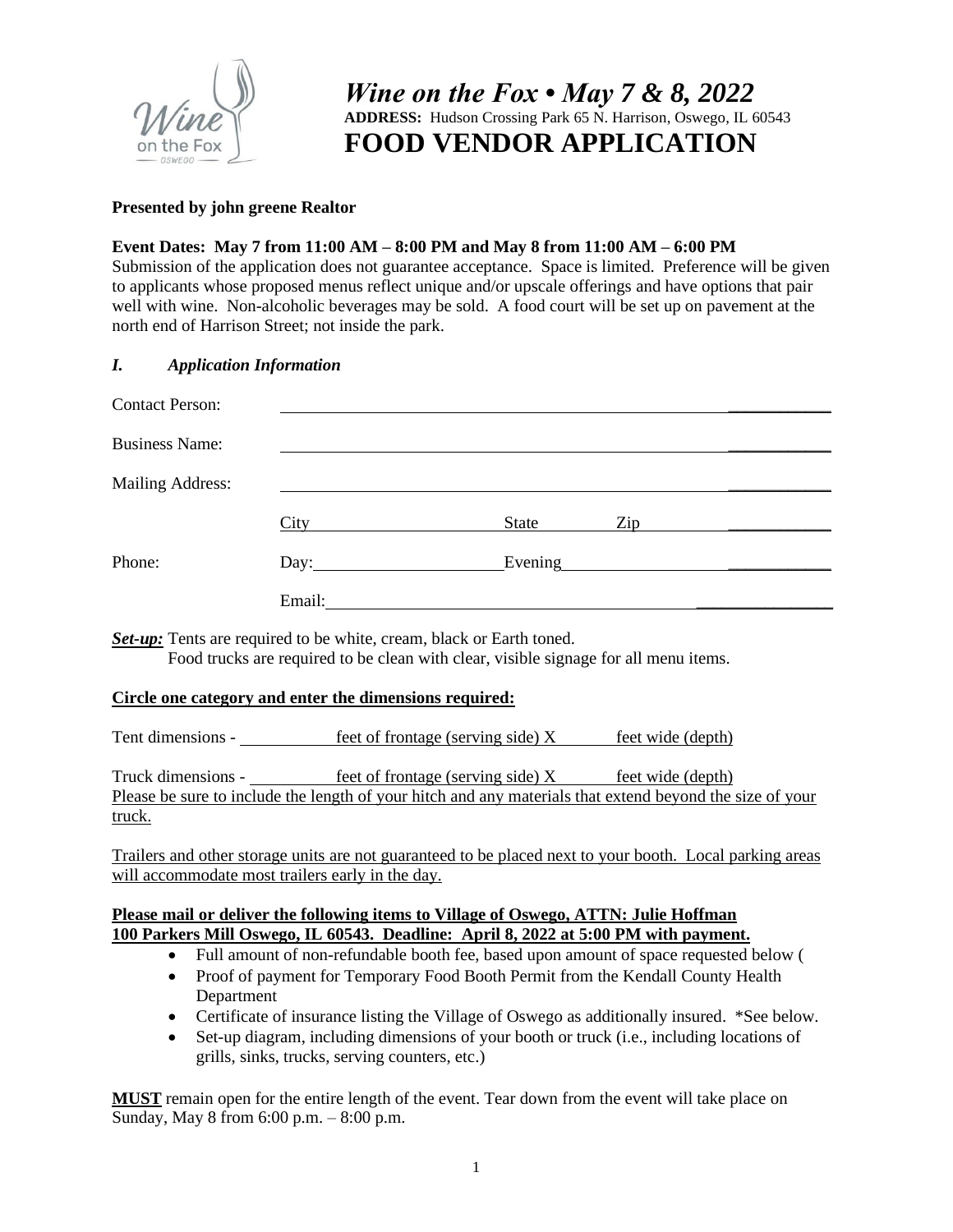## *II. Type of Concession and Product Information*

Menu may be limited by organizer. Please enter your items in order of preference. **A minimum of two menu items are required to pair well with wine. Not all items are guaranteed for approval. All vendors are required to accept cash and credit card payments.** 

| Menu or Product Item/Serving Size | Price (inc. tax) | <b>Suggested Wine</b><br>Pairing<br>(i.e. Merlot; Pinot<br>Grigio; Riesling) |
|-----------------------------------|------------------|------------------------------------------------------------------------------|
|                                   |                  |                                                                              |
|                                   |                  |                                                                              |
|                                   |                  |                                                                              |
|                                   |                  |                                                                              |
|                                   |                  |                                                                              |
|                                   |                  |                                                                              |
|                                   |                  |                                                                              |
|                                   |                  |                                                                              |

(Attach extra sheet if necessary)

*III. Electrical Requirements: Electrical fees will be based upon individual need. Please complete and return the information below and we will let you know the costs involved in accommodating your needs through the use of generator power.* To avoid emissions, vehicle motors may not be used as an electrical source.

\_\_\_\_\_\_ I am requesting electricity at my booth. (Yes or No)

| <b>Equipment Description</b> | Qty. | Watts | Amps |
|------------------------------|------|-------|------|
|                              |      |       |      |
|                              |      |       |      |
|                              |      |       |      |
|                              |      |       |      |
|                              |      |       |      |
|                              |      |       |      |
|                              |      |       |      |
|                              |      |       |      |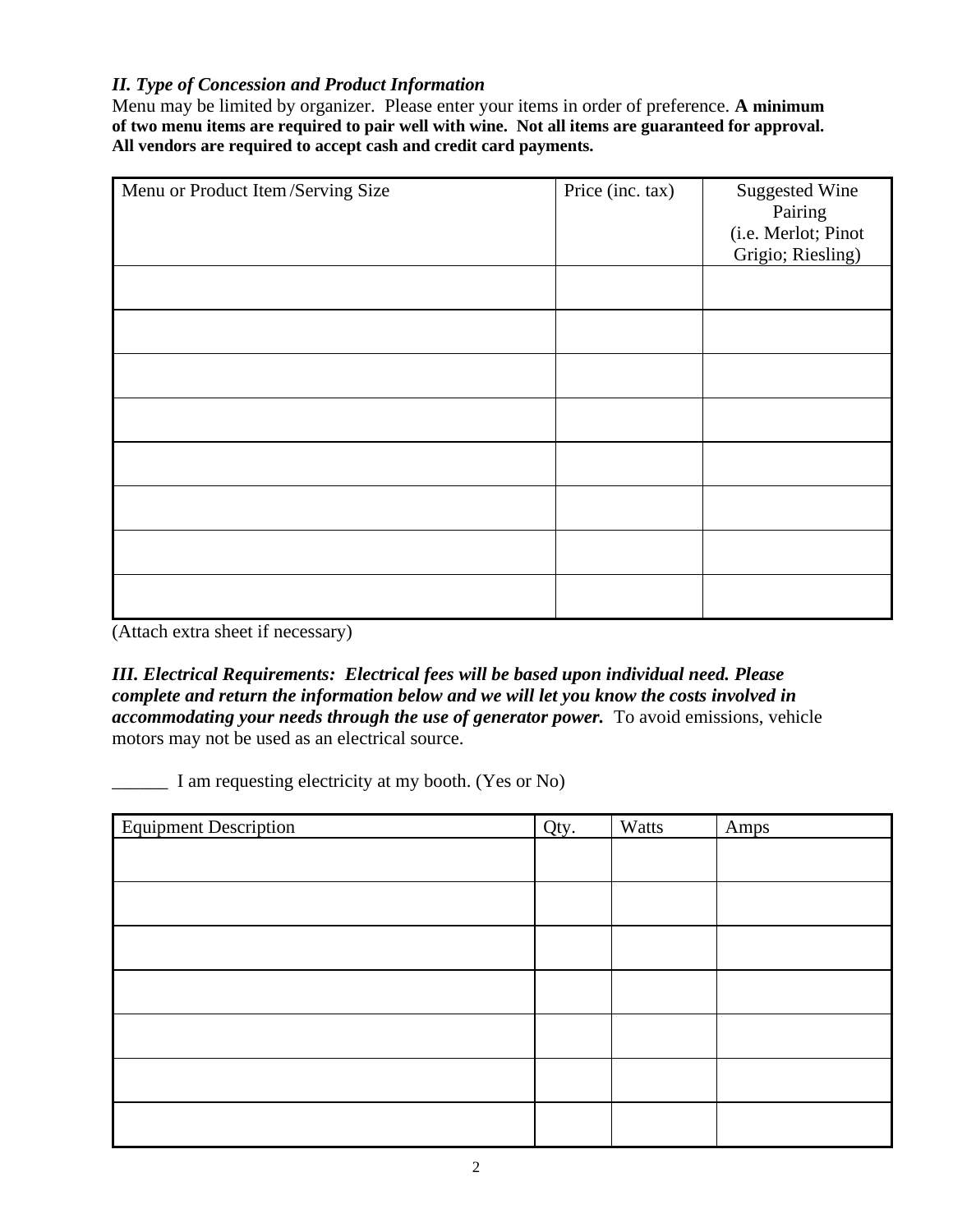*Wine on the Fox* takes place on <u>Saturday, May 7 from 11 a.m. – 8 p.m. and Sunday, May 8 from Noon – 6</u> p.m. Setting up on Friday, **May 6** from 1:00 – 5:00 PM is encouraged. Additional set-up time will take place on Saturday, May **7** from 8:00 a.m. – 10:30 a.m. This event is a rain or shine event and all vendors

## \*\* The following information should be kept on file before, during and after the event for **reference.**

## *IV. Health Permit*

All food and beverage vendors will be required to obtain a Kendall County temporary food permit. Please contact the **Kendall County Health Department** to obtain the appropriate permit and fee information. The application must be received by the Kendall County Health Department one month prior to the event. A \$20.00 late fee will apply if submitted less than 48 hours prior to the event. For more information, please call the Kendall County Health Department at 630-553-9100 ext.8045. The Dept. of Health will prohibit from participation any food vendor that cannot meet their requirements. If this occurs, all payments made to Village of Oswego by the vendor will be forfeited. Please ensure that you familiarize yourself with the Health Department's requirements for COVID-19 precautions.

## *VI. \*Insurance Coverage*

The Village of Oswego requires at least \$1 million in general liability coverage and \$2,000,000.000 in aggregate coverage from vendors.

## **Submit two (2) Certificates of Liability Insurance as follows:**

**Description of Operations:**  Event: Name of Event: **Wine on the Fox**  Dates: **May 1 - 2, 2021** Location: **Hudson Crossing Park, 65 N. Harrison St. Oswego, IL 60543** Certificate Holder:

> **Village of Oswego** Its Officials, employees, and agents 100 Parkers Mill Oswego, IL 60543

### *VII. Waste Removal*

Vendors must dispose of all trash. You are not permitted to leave anything behind upon the event conclusion. This includes propane containers, bread racks, soda containers, pallets and trash. Ashes and charcoal must be removed from the festival grounds by the vendor. You will be fined by the Dept. of Public Works and prohibited from further participation if you are found dumping waste onto the ground. Village of Oswego reserves the right to pass along to the vendor any waste related expenses we may incur during this event.

## *VIII. Booth Display:*

**Booth Display:** Participants are required to provide an inviting display with easy-to-read signage to market products effectively at the event. Suggested wine pairings are required to be indicated on applicable menu item signage. Staff must be tastefully dressed.

### *IX. Fees/Deposit:*

Please submit the following:

A. Submit a check made payable to: Village of Oswego

- $\degree$  \$400 non-refundable fee for (1) 10' x 30' space
- $\degree$  \$350 non-refundable fee for (1) 10' x 20' space